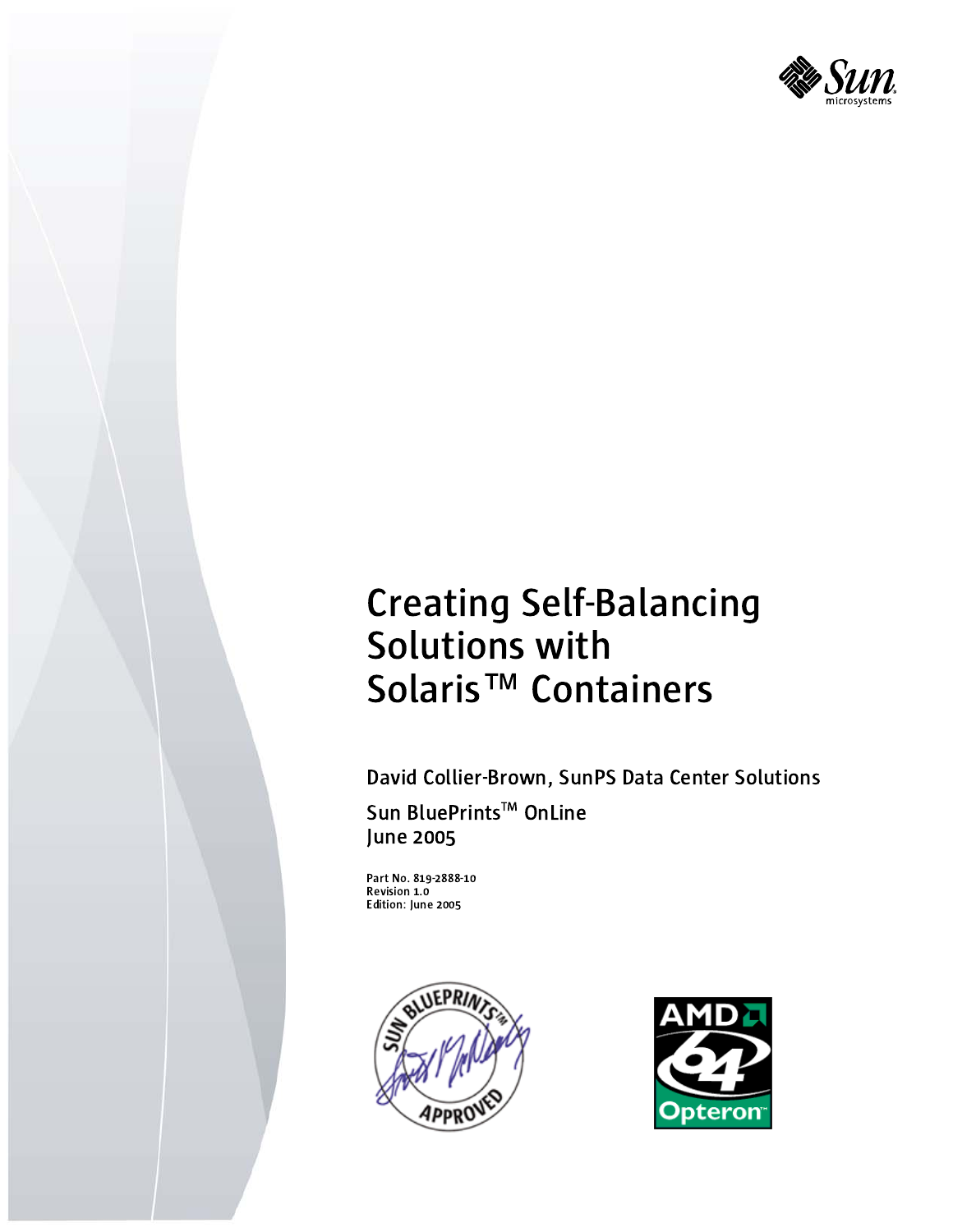Copyright 2005Sun Microsystems, Inc., 4150 Network Circle, Santa Clara, California 95054, U.S.A. All rights reserved.

Sun Microsystems, Inc. has intellectual property rights relating to technology that is described in this document. In particular, and without<br>limitation, these intellectual property rights may include one or more of the U.

This document and the product to which it pertains are distributed under licenses restricting their use, copying, distribution, and<br>decompilation. No part of the product or of this document may be reproduced in any form by

Third-party software, including font technology, is copyrighted and licensed from Sun suppliers.

Parts of the product may be derived from Berkeley BSD systems, licensed from the University of California. UNIX is a registered trademark in the U.S. and in other countries, exclusively licensed through X/Open Company, Ltd.

Sun, Sun Microsystems, the Sun logo, AnswerBook2, docs.sun.com,Sun Java Desktop and Solaris are trademarks or registered trademarks of Sun Microsystems, Inc. in the U.S. and in other countries.

All SPARC trademarks are used under license and are trademarks or registered trademarks of SPARC International, Inc. in the U.S. and in other<br>countries. Products bearing SPARC trademarks are based upon an architecture deve

The OPEN LOOK and Sun<sup>TM</sup> Graphical User Interface was developed by Sun Microsystems, Inc. for its users and licensees. Sun acknowledges the pioneering efforts of Xerox in researching and developing the concept of visual o

[IF ENERGY STAR INFORMATION IS REQUIRED FOR YOUR PRODUCT, COPY THE ENERGY STAR GRAPHIC FROM THE REFERENCE PAGE AND PASTE IT HERE, USING THE "GraphicAnchor" PARAGRAPH TAG. ALSO, COPY THE ENERGY STAR LOGO TRADEMARK<br>ATTRIBUTION FROM THE REFERENCE PAGE AND PASTE IT ABOVE WHERE THIRD-PARTY TRADEMARKS ARE ATTRIBUTED. (ENGLISH COPYRIGHT ONLY). DELETE THIS TEXT.]

U.S. Government Rights—Commercial use. Government users are subject to the Sun Microsystems, Inc. standard license agreement and applicable provisions of the FAR and its supplements.

DOCUMENTATION IS PROVIDED "AS IS" AND ALL EXPRESS OR IMPLIED CONDITIONS, REPRESENTATIONS AND WARRANTIES, INCLUDING ANY IMPLIED WARRANTY OF MERCHANTABILITY, FITNESS FOR A PARTICULAR PURPOSE OR NON-INFRINGEMENT, ARE DISCLAIMED, EXCEPT TO THE EXTENT THAT SUCH DISCLAIMERS ARE HELD TO BE LEGALLY INVALID.

Copyright 2005 Sun Microsystems, Inc., 4150 Network Circle, Santa Clara, California 95054, Etats-Unis. Tous droits réservés.

Sun Microsystems, Inc. a les droits de propriété intellectuels relatants à la technologie qui est décrit dans ce document. En particulier, et sans la limitation, ces droits de propriété intellectuels peuvent inclure un ou plus des brevets américains énumérés à http://www.sun.com/patents et<br>un ou les brevets plus supplémentaires ou les applications de brevet en attente d

Ce produit ou document est protégé par un copyright et distribué avec des licences qui en restreignent l'utilisation, la copie, la distribution, et la décompilation. Aucune partie de ce produit ou document ne peut être reproduite sous aucune forme, parquelque moyen que ce soit, sans l'autorisation préalable et écrite de Sun et de ses bailleurs de licence, s'il y ena.

Le logiciel détenu par des tiers, et qui comprend la technologie relative aux polices de caractères, est protégé par un copyright et licencié par des fournisseurs de Sun.

Des parties de ce produit pourront être dérivées des systèmes Berkeley BSD licenciés par l'Université de Californie. UNIX est une marque<br>déposée aux Etats-Unis et dans d'autres pays et licenciée exclusivement par X/Open Co

Sun, Sun Microsystems, le logo Sun, AnswerBook2, docs.sun.com,Sun Java Workstation et Solaris sont des marques de fabrique ou des marques déposées de Sun Microsystems, Inc. aux Etats-Unis et dans d'autres pays.

Toutes les marques SPARC sont utilisées sous licence et sont des marques de fabrique ou des marques déposées de SPARC International, Inc.<br>aux Etats-Unis et dans d'autres pays. Les produits protant les marques SPARC sont ba Microsystems, Inc.

L'interface d'utilisation graphique OPEN LOOK et Sun™ a été développée par Sun Microsystems, Inc. pour ses utilisateurs et licenciés. Sun<br>reconnaît les efforts de pionniers de Xerox pour la recherche et le développment du licences écrites de Sun.



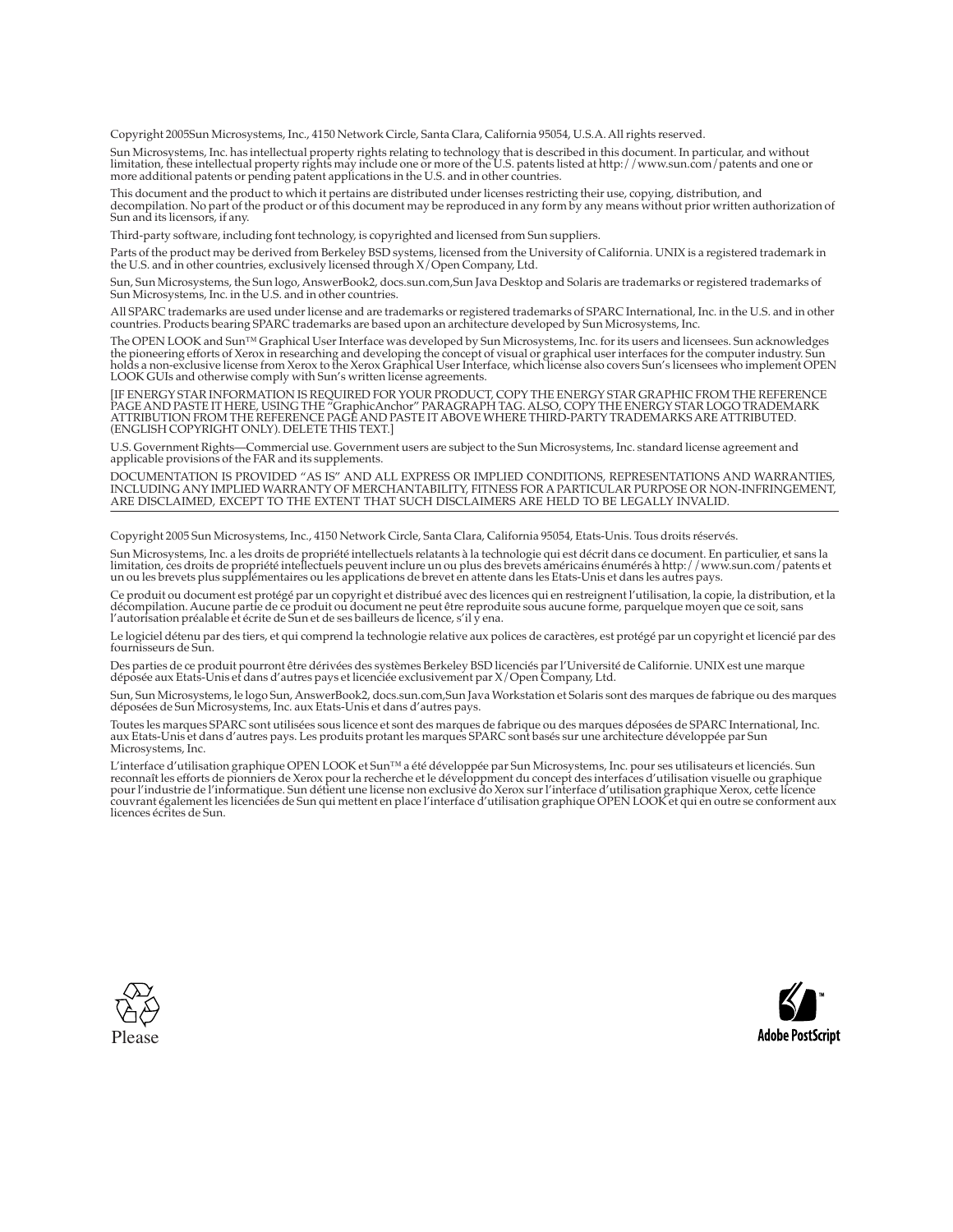# Creating Self-Balancing Solutions with Solaris 10 Containers

Transactions of some kind are an integral part of every organization, and must be completed on time if the business is to operate effectively. Chaos — and damage can be caused if critical transactions are not handled efficiently. Billing systems, for example, are often under heavy time constraints, and are expected to be able to process the previous day's transactions in an eight hour period. Imagine arriving at work, only to discover the billing application is still processing yesterday's transactions, delaying the sending of invoices to some customers. This behavior often arises when multiple instances of a business-critical program are running one or more always seem to run longer than the rest.

Performance problems such as these are best handled by multiprocessor systems running multiple instances of the application. Today, IT managers may try to break workloads into chunks and process each chunk with a separate program instance to keep up with demand. They hope to distribute the workload across the instances, to ensure they can keep pace. But what happens when one instance fails to finish in time? What if the business is growing, and every month the number of lagging instances increases? How are system administrators supposed to figure out which instance is going to be late the next time?

Scenarios such as these cause system administrators great pain and give management great cause for concern. If systems fail to process a day's transactions in one day, the business is in trouble. If these transactions are a critical part of the business, like a billing system, accounts recievable falls further behind each day. No matter how management allocates the work, some customers account for more transactions than others, leading to some systems and program instances being overloaded, and others under utilized. If only the instances could balance themselves, and share the work equally, the work would be done in time.

System administrators need to find ways to balance workloads across computing resources. The Solaris™ 10 Operating System includes a new facility, Solaris Zones, that can be used with resource management techniques to create a Container with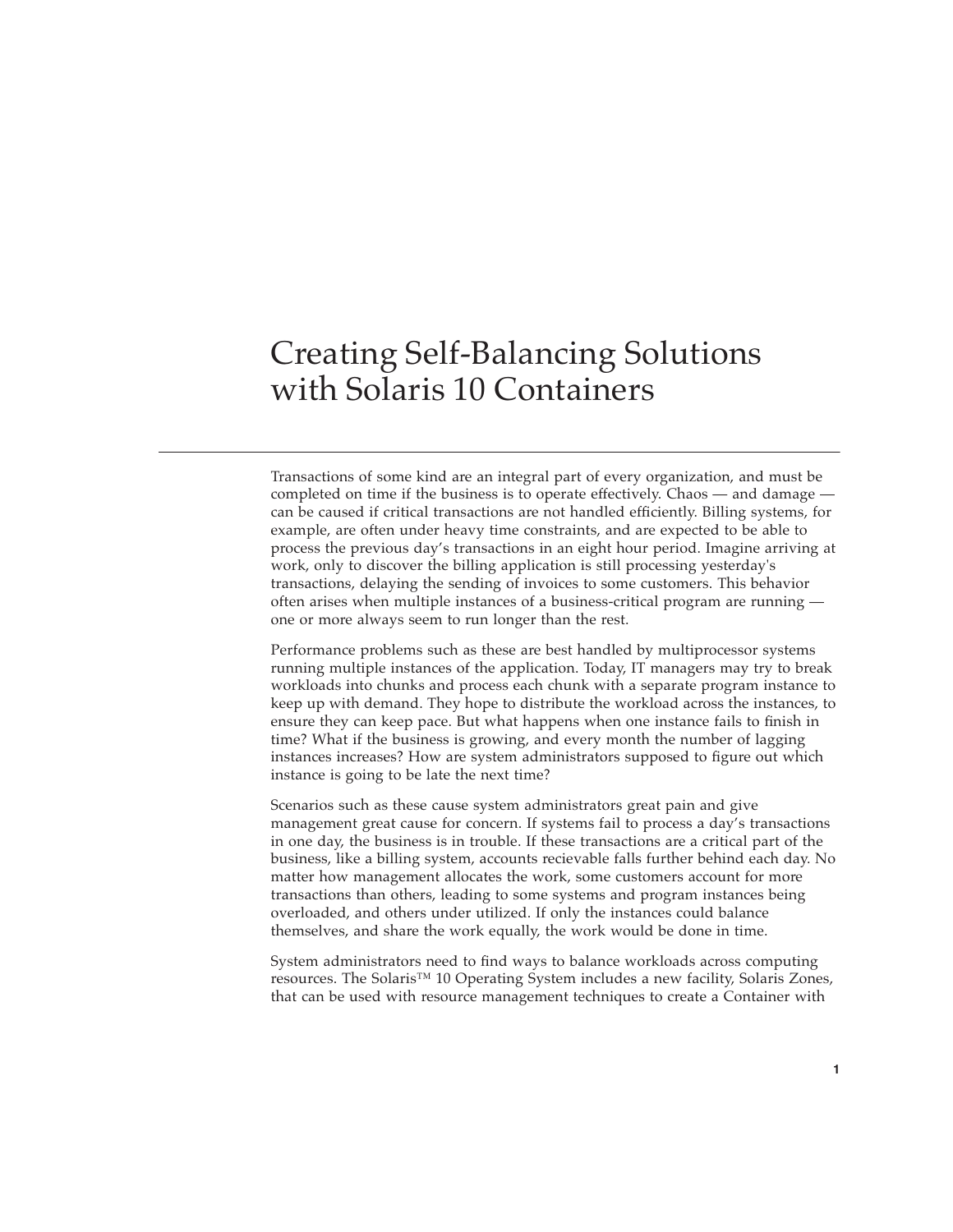which to manage unbalanced load problems. This BluePrint article presents several techniques for dealing with unexpected workload changes, and provides best practices for employing Solaris Containers in this effort.

### Changing Workloads Are Inevitable

Balancing the work between multiple instances of a program is a common problem in production data centers, regardless of the platform deployed. In fact, balancing workloads is really part of a larger problem — dealing with change. The most common kind of change in a data center is to have more work to do, to provide more service and better availability while still keeping to cost constraints.

Today, many data centers try to balance workloads much the same way they did during the mainframe era — by allocating a chunk of work to each instance of the program, and hoping the chunks are all the same size and will complete in the same amount of time. Unfortunately, this approach is an invitation to frustration. It rarely works — the inputs are bound to change, perhaps every day.

#### Recognizing Imbalance Problems

The first step in creating balanced workloads is recognizing this kind of problem when they arise. Often, workload conditions are characterized by the presence of multiple instances, statically allocated work, and dynamic changes to the amount of work needed to be done. While these characterizations describe the situation, they do not describe the symptoms present in the environment. In fact, symptoms are often ambiguous — a program that runs slowly or takes too long to complete — and describe virtually any performance-related problem.

Perhaps the most critical symptom is easiest to spot: one instance of a program runs too long, and at least one other instance of the same program finishes early. Several types of workloads are prone to this behavior, including:

- Billing systems that explicitly configure ranges based on customer names
- Stock trading systems that suffer whenever there is increased activity in one stock, suggesting some form of balancing based on stock ticker symbol
- Geographically distributed organizations trying out a marketing initiative in a single region
- Phone systems that bill based on area code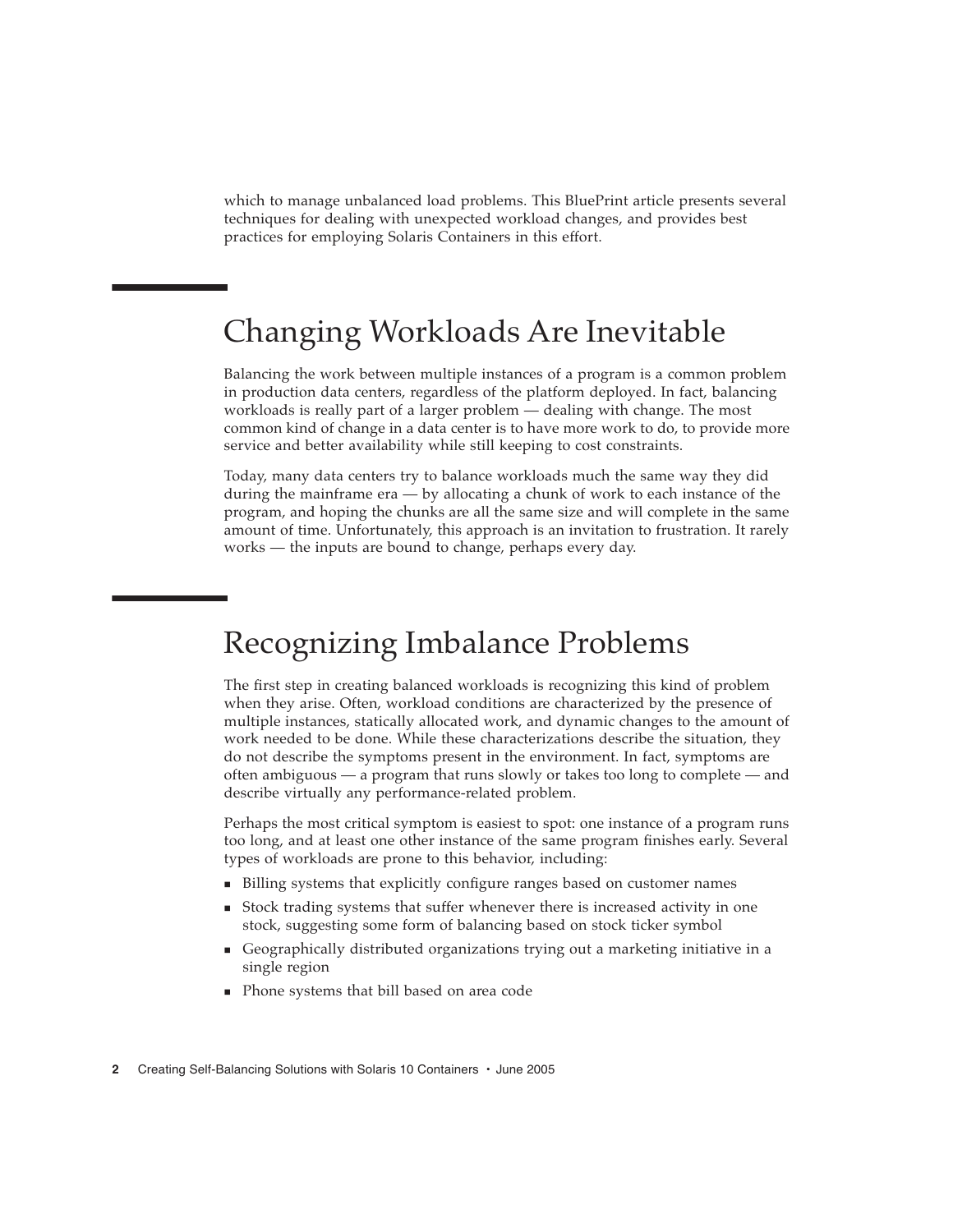Any one of these scenarios might indicate an imbalance problem. However, it is up to the system administrator to recognize that multiple instances exist, or that one instance of a program that seems to be running too slowly is, or is not, fast enough to meet demand.

Unfortunately, recognition alone is not enough — the details of the problem must be expressed clearly to management. Management, however, is rarely concerned with underlying technical details. They are concerned with the impact, or cost, of the problem and its solution, including:

- The cost of not meeting defined service levels (SLAs)
- The cost of extra hardware to ensure SLAs are met
- The cost of making any change to the infrastructure
- The total cost of creating a solution, including lead time, manpower and testing

Once an imbalance problem is identified, it is important to:

- Communicate the existence of the workload imbalance
- Explain it is a type of performance problem with potentially good solutions
- Stress that good solutions are those which involve reorganization of the work rather than additional investment.

Your management will prefer solutions which preserve their existing investment, and don't require either rewriting the programs or buying large amounts of additional hardware.

#### Solutions to Imbalance Problems

Numerous approaches are available to address imbalance problems, some better than others.

*Throw hardware at the problem*

The simplest solution for an imbalance problem is no solution at all — throw hardware at the problem. Like many performance issues, imbalance problems can be solved by providing enough additional resources so that the imbalances do not slow down the systems and applications enough to hurt or be noticed. It does cure the imbalance, but it poses a funding problem that management may consider worse that the disease.

*Tune software until the system runs fast enough*

Another technique often employed involves tuning applications or databases so the slowest program instance completes in a reasonable time frame. A program that uses a poor algorithm or a subtly incorrect SQL query can be sped up enough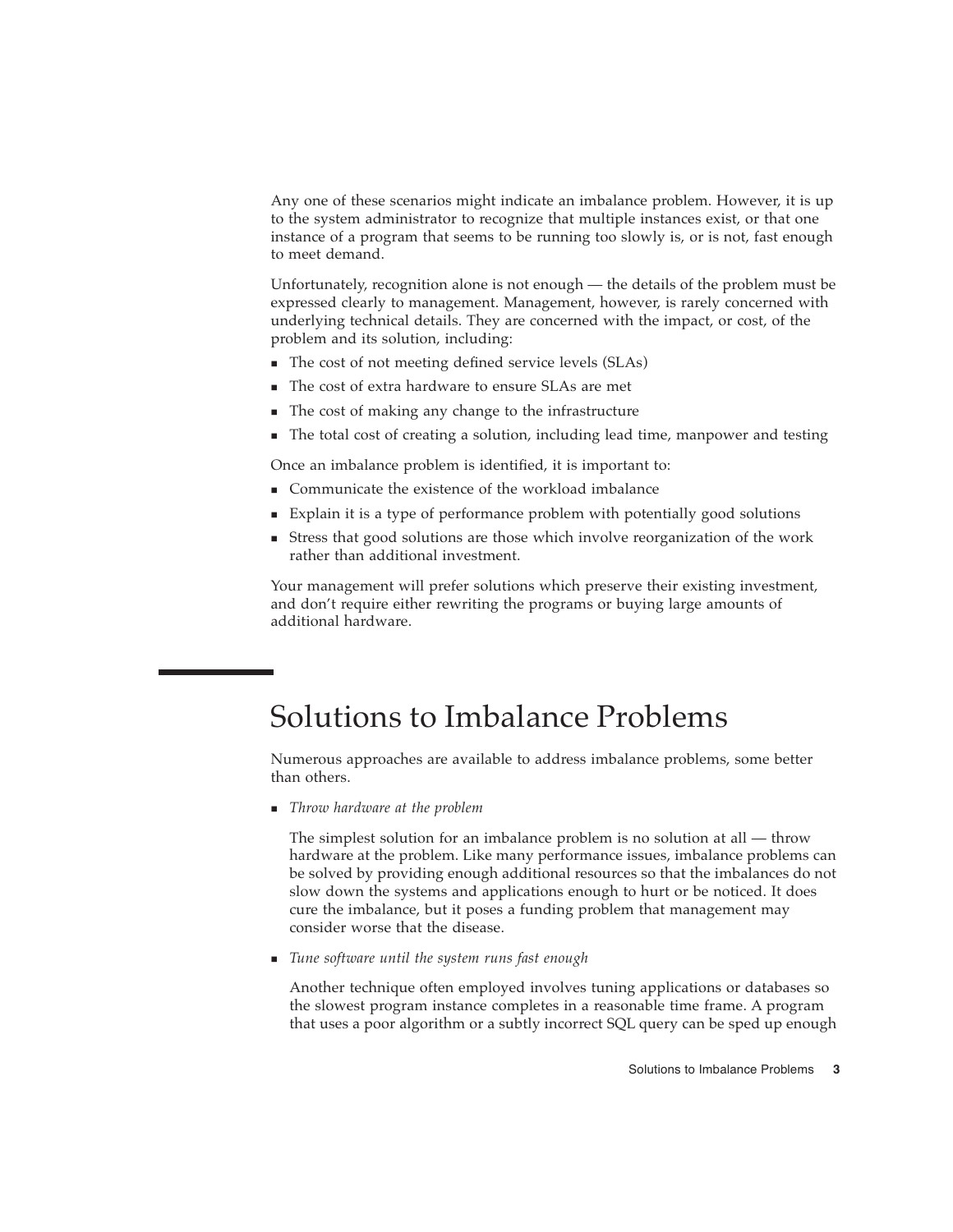so that most imbalances remain hidden. This approach, however, will fall victim to a heavy burst of correlated transactions, resulting in an instance that runs overtime. Furthermore, constantly tuning the environment through source code changes can be prohibitively expensive.

*Statically rebalance the load*

One possible solution — one that has delivered results — is to rebalance the program instances. Typically this task is accomplished manually, based on historical data. For this approach to be effective, it should be performed each week after looking at the load distribution for the previous few weeks. While valid, this is only a probabilistic approach, one that will fail if the workloads vary greatly.

*Add more program instances*

Adding more program instances combines the techniques of adding more computing resources with statically rebalancing workloads. Adding one or two program instances reduces the likelihood of an imbalance by a moderate amount, and at the same time, resulting in the programs consuming more machine resources. This works only if those needed resources are available when needed, and are not needed by other programs.

For example, increasing the number of program instances at a customer site by one or two improved performance overall, while an increase to three program instances slowed down processing. Adding the third instance starved the database the programs were using, slowing the entire system down as a result.

*Add more instances but manage resources*

In cases where adding instances starves other programs of resources, we would need to manage the resources the programs could use. This is done with the resource management mechanisms of Containers in Solaris 10, or SRM in Solaris 9.

*Run many instances and manage resources*

Building upon the previous solution, system administrators can attempt to run many instances but limit the resources they can consume. This is a time-tested practice: many organizations running mainframes used to assign multiple application instances to a logical partition and managed the number of CPUs in the partition to ensure each instance had sufficient resources.

For example, a stock trading system could run 26 program instances, one for each letter in the alphabet, and distribute work according to ticker symbol. This would spread out the work well, but 26 instances would try to use a large number of CPUs. This could be done exactly as on the mainframe by creating a domain with a limited number of CPUs for just this program. However, this prevents other

**4** Creating Self-Balancing Solutions with Solaris 10 Containers • June 2005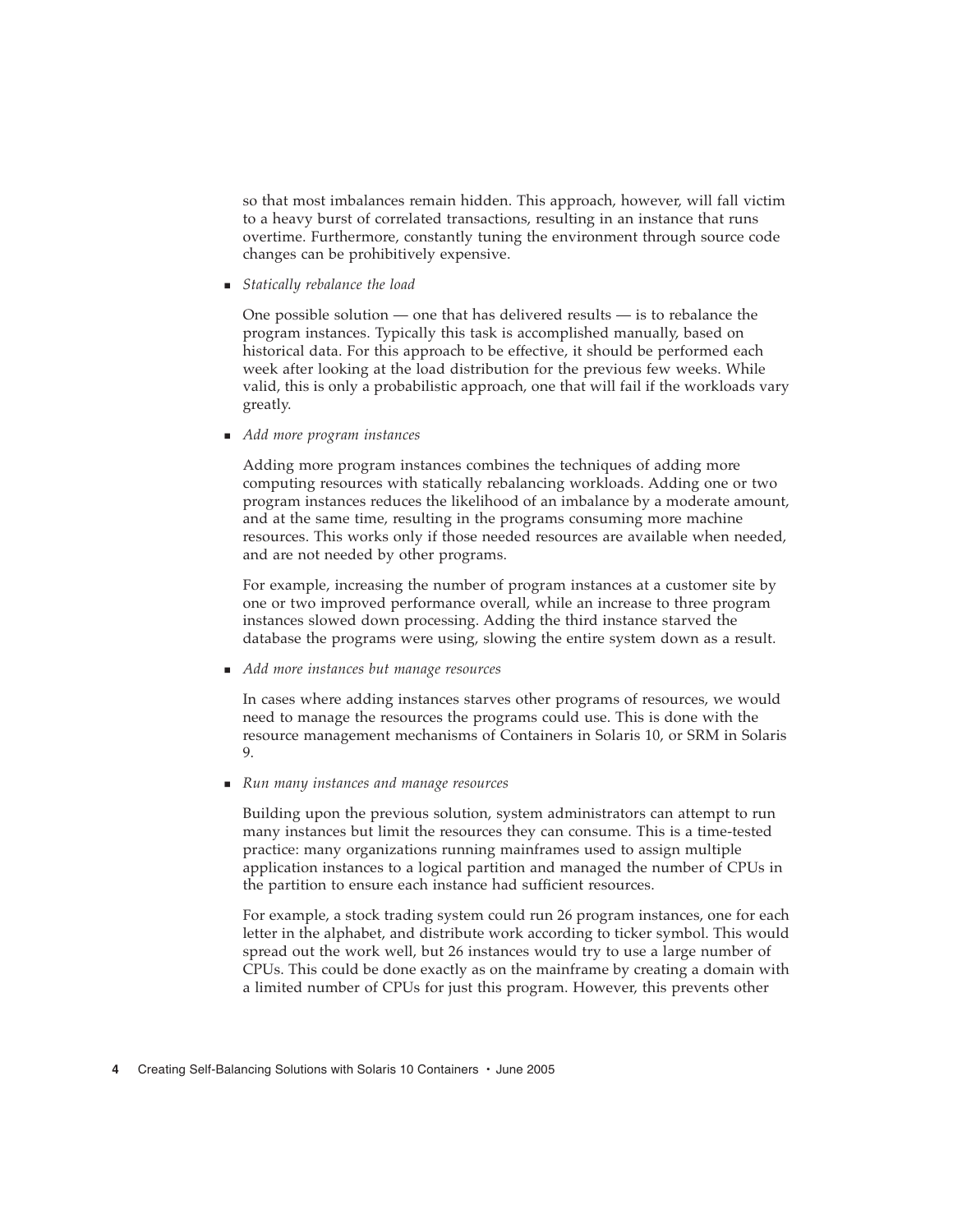programs from using those CPUs when the billing program is inactive. Using Solaris Containers instead allows the CPUs to be shared while still limiting the amount of CPU resources used by the particular program.

*Dynamically rebalance workloads and manage resources*

If it was easy — and cheap — to determine how many transactions exist for each workload group, an equal number of transactions could be assigned to each program instance. If the number of transactions cannot be predicted, it may still be possible to dynamically apportion small chunks of work to several instances of the program and create a means for them to come back for more work when they are finished. This dynamic rebalancing of workloads may be accomplished without modifying applications. Scripts can be written that divide up the work to be done, or a batch queueing system could feed the list of work to the program instance.

For example, a stock trading system might assign all transactions for stock symbols beginning with the letters A through G to seven instances of the program, one for each first letter. The first instance to complete would then be given transactions for symbols beginning with H, the second transactions beginning with the letter I, and so on. This technique gives system administrators the ability to increase or decrease the number of program instances and the amount of CPU assigned to them. It is possible to find, for example, that the best throughput results when there are twice as many instances as processors, but that no more than eight CPUs worth of power are used.

*Make the program divide up the work better*

Some workloads, like those experienced in stock trading systems, have characteristics that make it nearly impossible for all transactions to affect a single entity, such as a stock symbol. This cannot be guaranteed for other types of balancing problems. Cases do exist in which the entire workload can land squarely on a single program instance. When this occurs, the best opportunity for problem resolution lies in changing the algorithm.

The classical approach is to break the program up into a parent instance that collects the work to be done and a pool of child processes that are handed work to be done in reasonably sized chunks. Changes such as these are not small, nor are they inexpensive. Substantial source code tuning may be required.

It is often better to dynamically rebalance the workload as previously discussed rather than re-engineer solution unless absolutely needed. If a method can be found to select small enough chunks, staying with dynamic balancing is a reasonable solution.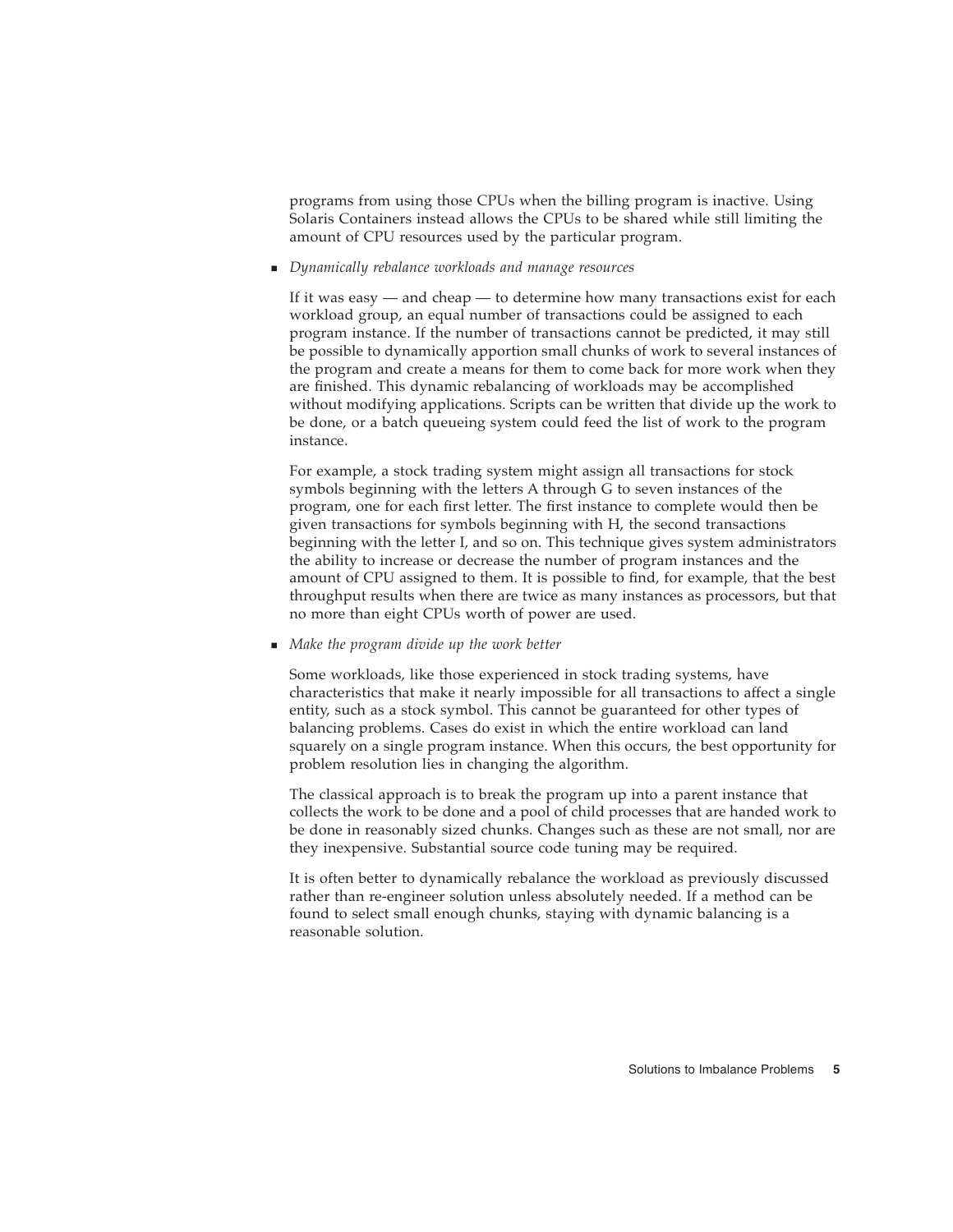### Selecting the Best Solution

When looking at the solutions outlined above, a pattern emerges. Good solutions provide:

- One mechanism for breaking the work into chunks
- Another mechanism for managing the resources those chunks use to get the job done.

In addition, good solutioins also involve reorganizing the queues of work, without requiring additional hardware or rewriting software. This means that good, inexpensive solutions do exist. The task is selecting a solution that fits *your* particular variant of the problem and minimizes costs, something your management will appreciate.

#### Introducing Solaris Containers

Containers are a resource management concept that are implemented with Solaris Zones, a general mechanism for simplifying system administration. They provide isolation between software applications or services using flexible, software-defined boundaries. These applications can then be managed independently of each other, even while running in the same instance of the Solaris Operating System. Solaris Containers create an execution environment within a single instance of the Solaris OS and provide:

- *Full resource containment and control* for more predictable service levels
- *Fault isolation* to minimize fault propagation and unplanned downtime
- *Security isolation* to prevent unauthorized access as well as unintentional intrusions

Solaris Containers used Solaris Zones to provide a virtual environment that appears to be a complete, standalone machine or domain with its own hostname, IP address and users. Since each Container acts like a separate operating environment, it provides a familiar environment to system administrators that is easy to manage. Consider the common task of placing two different Web servers on a single server that each want to run on port 80. By placing each instance in a Container, each Web server gets its own port 80 to use. Each Container is also isolated from security problems that may arise in other Containers.

**6** Creating Self-Balancing Solutions with Solaris 10 Containers • June 2005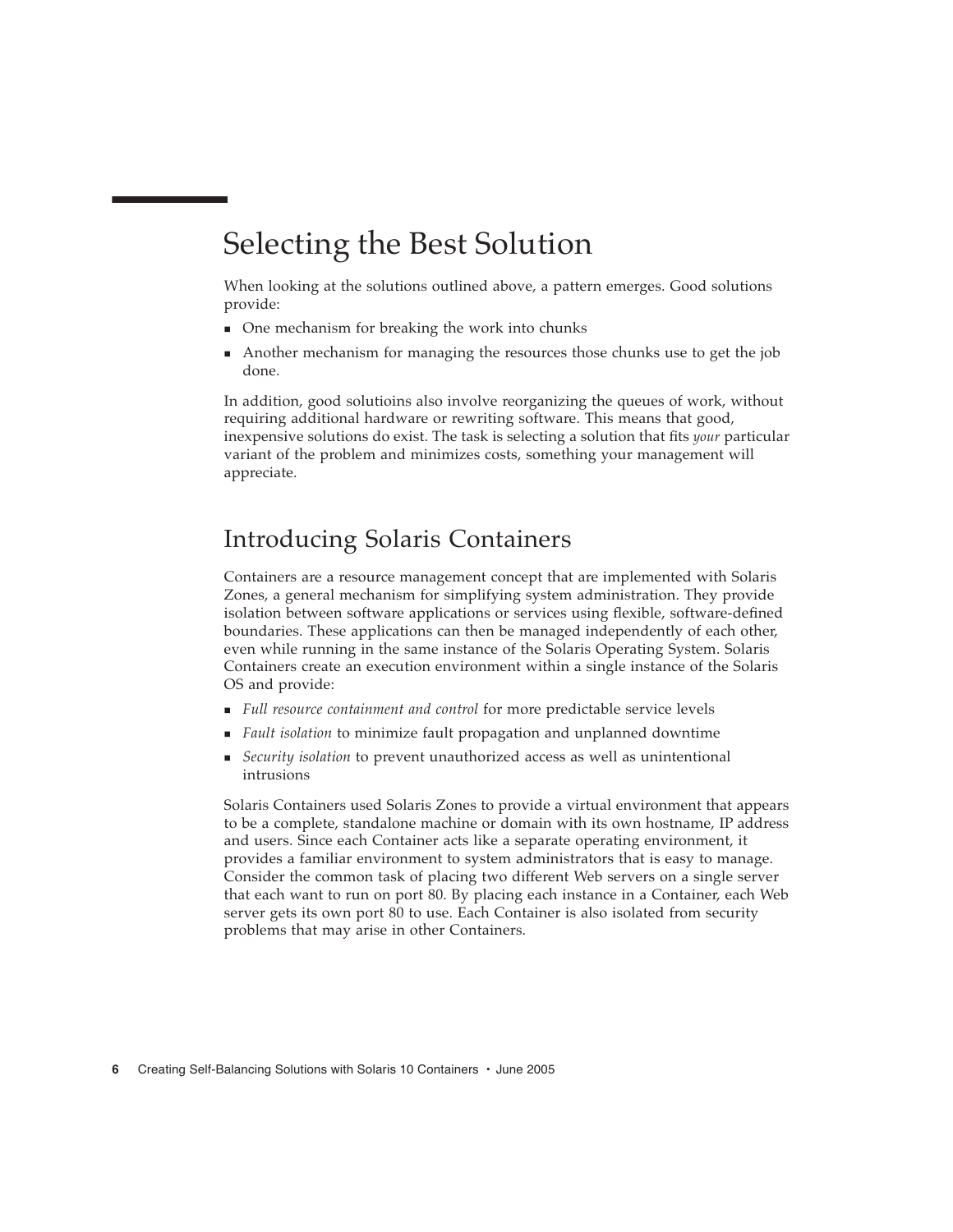

**FIGURE 1** A container example,

The resource management capabilities inherent in Solaris Containers provide a unique balance between sharing and resource limitation. It allows a large number of competing programs to share the free CPUs in a multiprocessor machine. As all CPUs in the system are available to each Container, CPU time that remains unused by one Containers is made available to other Containers. Unlike a logical partition or a domain, assigning a seven processors to a Container does not take them away from other containers. Whenever a Container is not using all the CPUs, unused power is shared with the programs in other Containers.

At the same time, each Container is guaranteed a certain share of the total CPU, memory and network resources. If all programs on the machine demand CPU power, it is rationed so that each Container gets a share specified by the system administrator. As a result, system administrators can give programs a guaranteed minimum amount of CPU resources. However, more CPU resource can be utilized if no other task is competing for those resources.

It is important to note that unlike some emulated virtual machines, Containers do not have a performance tax. Adding a Container consumes approximately 60 MB of disk for per-Container files, and a negligible extra amount of overhead to check which Container is in use during a system call. This is comparable in performance to domains, BSD jails, or the IBM mainframe logical partitions.

Finally, the programs used to report the performance on a standalone machine work just as one would hope in a Container. They report the performance and resource usage of the programs in the Container, just as if they were on a standalone machine.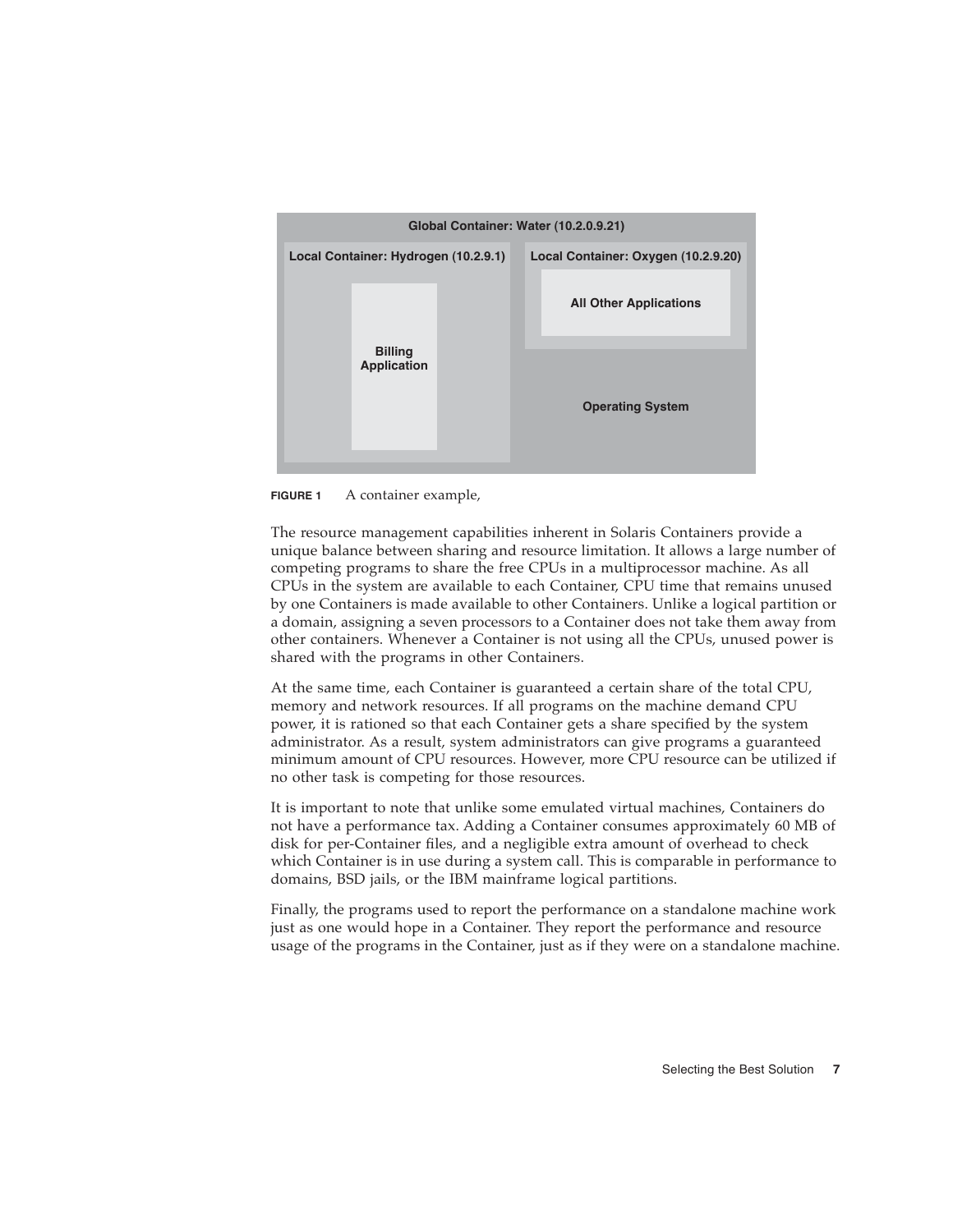#### Balancing Changing Loads — An Example Script

The second part to our solution is to find a way to break the work down into small chunks and apply a dynamic balancing algorithm. Consider a program calling billing that accepts one parameter, a range of letters. If the program interprets a range of A-A as a command to process transactions beginning with just the letter A, then we can easily break down the work into 26 chunks, one for each letter of the alphabet, and balance it with a shell script like the following:

#!/bin/sh # # balance-billing -- run 7 instances to do a queue of work # ProgName='basename \$0' main() { loadQueue for i in 1 2 3 4 5 6 7; do processQueue \$i & sleep 5 done wait } # # processQueue -- do work as long as getQueueEntry returns  $#$  it to us. # processQueue() { myNumber=\$1 letter='getQueueEntry \$myNumber' while [ "\$letter" != "" ]; do billing \$letter-\$letter say "Server \$myNumber processed \$letter" sleep 5 letter='getQueueEntry \$myNumber' done say "Server \$myNumber done" }

In this example script, seven copies of processQueue each run a copy of billing. Each copy processes a letter of the alphabet until the work for that letter id done, then goes back to get another from getQueueEntry. They each stop when getQueueEntry returns them a null string.

**8** Creating Self-Balancing Solutions with Solaris 10 Containers • June 2005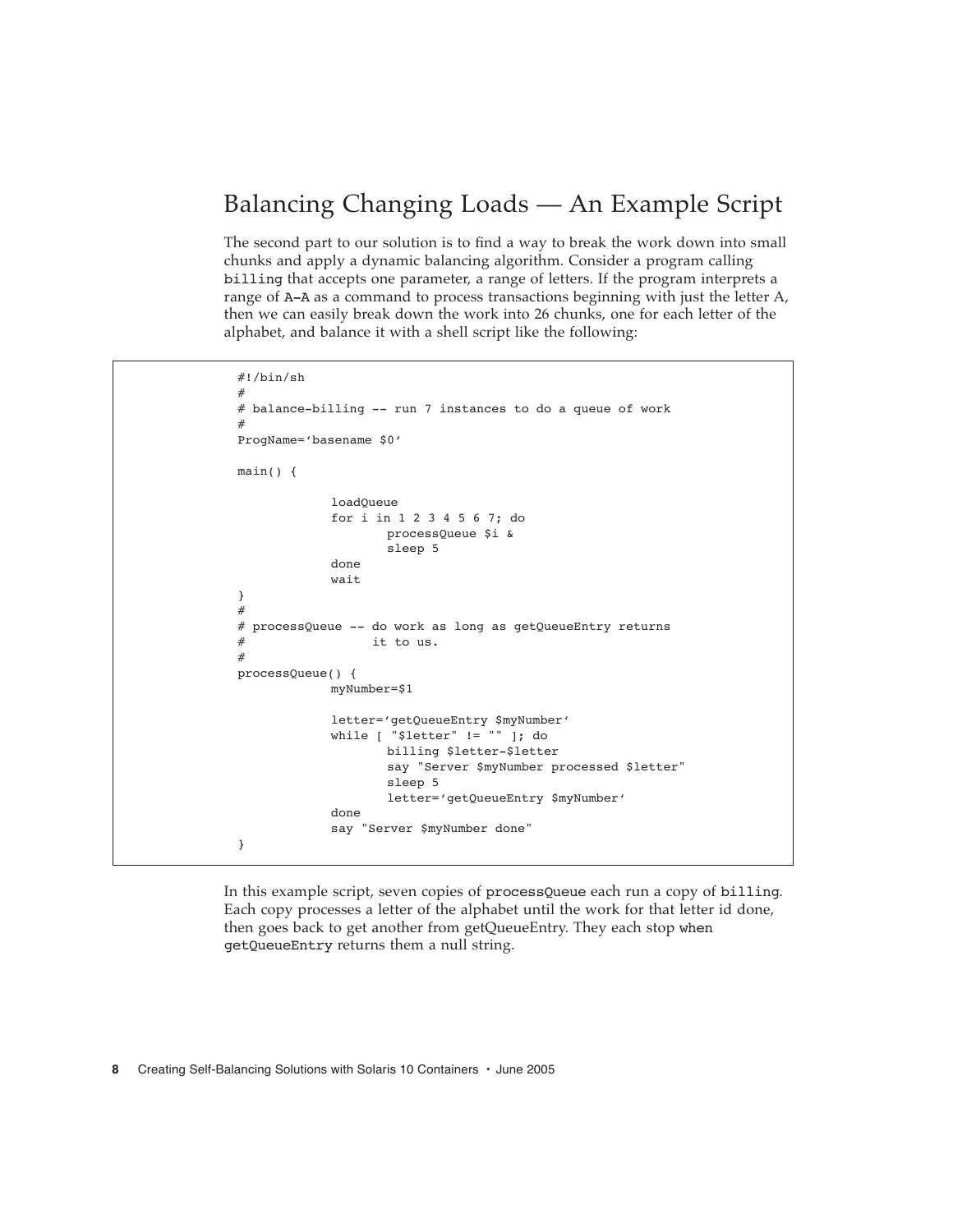The getQueueEntry function can be as simple as the following.

```
#
# getQueueEntry -- get a single letter from the queue, and blank
# if there are none.
#
getQueueEntry() {
            myNumber=$1
            # First, grab the queue (equivalent of locking it)
            for tries in 1 2 3 4 5 6 7 8 9 10; do
                   mv ./TheQueue ./$myNumber 2>/dev/null
                   if [ $? -eq 0 ]; then
                       # Then get and return a queue element
                       popQueue $myNumber
                       return
                   else
                       sleep 6
                       say "Server $myNumber retrying getQueueEntry"
                   fi
            done
}
```
The above example works well for straightfoward cases. Note that more complex situations may require additional C or Java code.

#### Getting from the Problem to the Solution

Converting to the desired solution can be made easier by taking advantage of the application isolation provided by Solaris Containers. In the example that follows, the same Solaris Container is used for preparation as well as deployment. Installing a program, like our billing example, in a Solaris Container is equivalent to setting it up on another machine — the program in the billing Container cannot interfere with other Containers on the system. As a result, the Solaris Container provides a safe (non-interfering) environment in which to install, test and configure a new copy of the billing program on the target machine, without disrupting the existing billing program.

Once the new "machine" is set up and the billing program installed, the unmodified billing program can be run to get a baseline measurement of the resources needed for successful operation. The SAR and prstat utilities can be used to obtain the resources used. From this information, system administrators can decide what initial share of the CPU resources to grant to the Container. For example, if a seveninstance billing program drives an eight processor system to 80% CPU utilization, that equates to 6.4 processors running at 100% utilization. This means that the

Getting from the Problem to the Solution **9**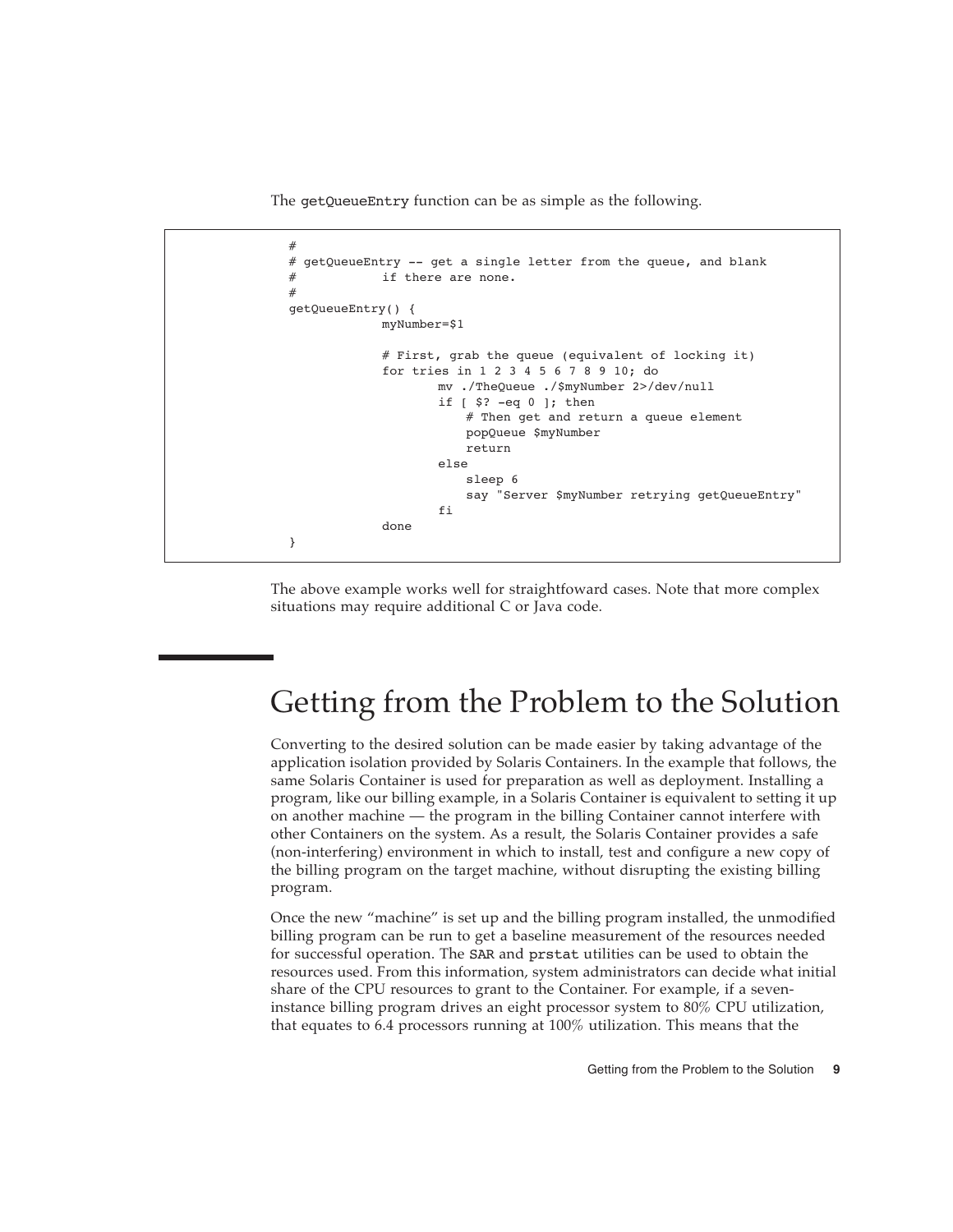Container should be given a 10 percent share of the resources on a 64 processor system, and a 27 percent share on a server with 24 processors. Note that the prctl command can be used to adjust the CPUs assigned to a given Container.

# **prctl -n zone.cpu-shares -r -v \$SHARES -i zone \$CONTAINER\_NAME**

### Implementing the Billing Container

In our scenario, a 24-processor machine runs the Oracle and billing software. We need to create a separate Container for billing, and put a copy of the billing program in it, with the load balancing script detailed in the section "Balancing Changing Loads — An Example Script" on page 8.

#### Creating SRM Projects

The first step involves creating the projects used by the Solaris 10 Resource Manager (SRM) component of the Container. We want to create a billing project with 27% of total CPU resources, on a server with 24 CPUs is in use. Oracle is allocated 40 shares, and the default projects are assigned another five shares between them. Because we want a billing project with 27% of total CPU resources, we need (27 \* 45) / 73 or 17 shares.

Right now the /etc/project file looks like the following:

```
# cat etc/project
user.root:1::::
noproject:2::::
default:3::::
group.staff:10::::
oracle:100:Oracle:oracle:oracle:project.cpu-shares=(privileged,40,none)
```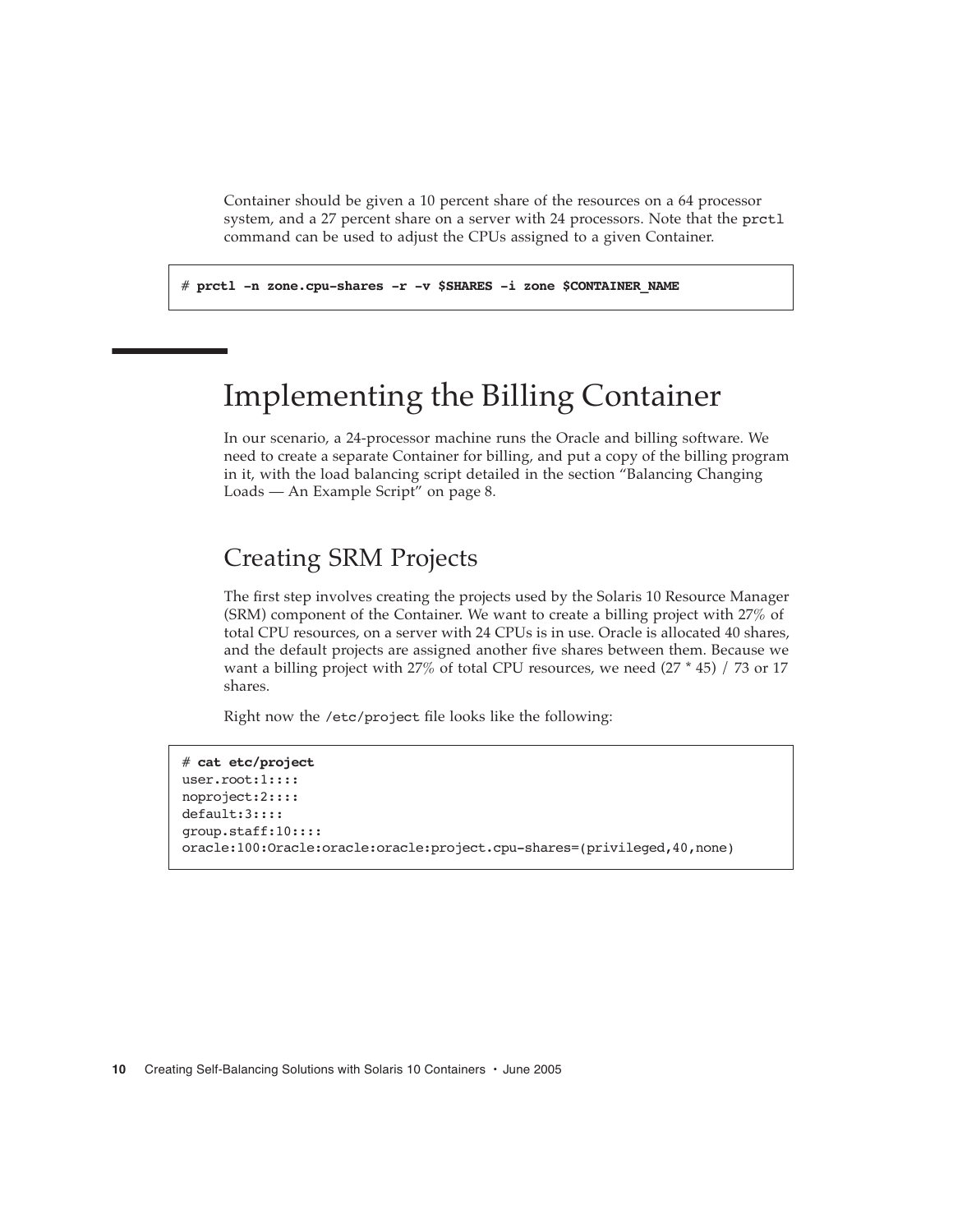Because the Solaris 10 Resource Manager is already in use, the Fair Share Scheduler is probably being used for CPU management. Just in case, set the default scheduler with the dispadmin command and the current scheduler with the priocntl command.

```
# dispadmin -d FSS
# priocntl -s -c FSS -i class TS
# priocntl -s -c FSS -i pid 1
```
Next, add a billing group and project, and set the CPU shares for the project:

```
# groupadd billing
# projadd -c 'Billing processes' -U billing -G billing billing
# projmod -sK "project.cpu-shares=([priveleged,17,none)" billing
```
To automatically assign the billing user to this project, edit the /etc/user\_attr file and add a line for billing:

```
# cat /etc/user_attr
# Copyright (c) 2003 by Sun Microsystems, Inc. All rights reserved.
#
# /etc/user_attr
#
# user attributes. see user attr(4)#
#pragma ident "@(#)user_attr 1.103/07/09 SMI"
#
adm::::profiles=Log Management
lp::::profiles=Printer Management
root::::auths=solaris.*,solaris.grant;profiles=Web Console Management,All;lock!
oracle::::project=oracle
billing::::project=billing
```
This means that all processes started by the billing user are assigned to the billing project. This can be tested by becoming the billing user and running a load.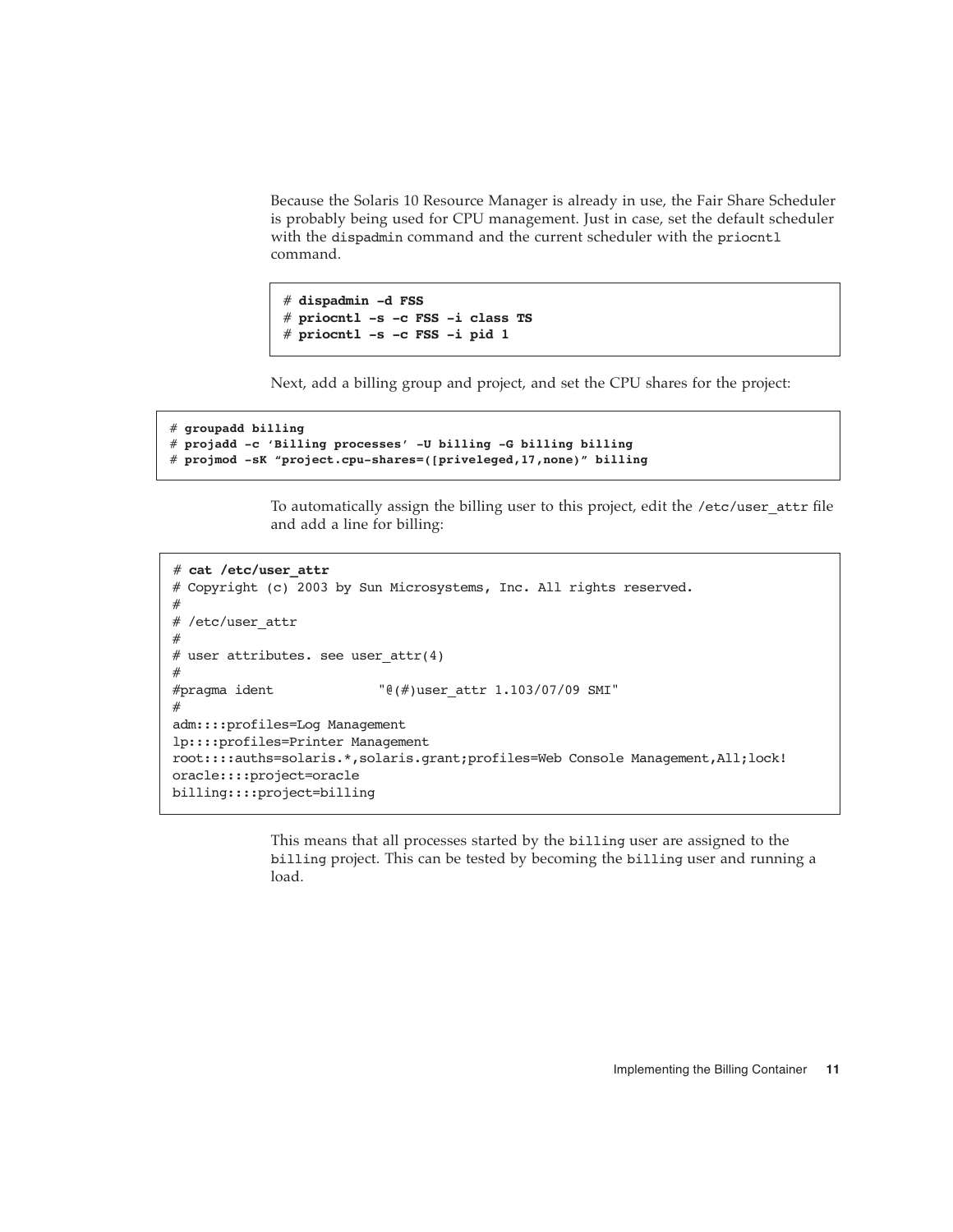```
# su - billing
project.cpu-shares resource control assignment failed for project "billing"
su: unable to set credentials
Whoops, there's a spelling error in our /etc/projects line, "priveleged" instead of
"privileged". We fix that and su secedes.
```
If a load generating program is now run, it is possible to see if the CPU usage is assigned to the billing project. In our example, the load generator is yes, which writes a steady stream of 'y' and newline characters to stdout. The yes program happily uses as much CPU resources as it can get. With yes running, we can see what project it is in and how much CPU resources it uses with the prstat -J command:

```
# su - billing
Sun Microsystems Inc. SunOS 5.10 Generic January 2005
$ yes >/dev/null &
1238
PID USERNAME SIZE RSS STATE PRI NICE TIME CPU PROCESS/NLWP 
  1238 billing 1120K 816K run 22 0 0:01:51 29% sh/1
  1228 oracle 1120K 816K run 22 0 0:02:20 28% oracle/1
  1247 oracle 1120K 816K run 31 0 0:00:09 25% oracle/1
  1248 oracle 1120K 816K run 31 0 0:00:03 13% oracle/1
   646 davecb 14M 10M sleep 49 0 0:00:25 1.3% gnome-terminal/1
   371 root 43M 33M sleep 49 0 0:02:10 1.2% Xsun/1
   638 davecb 9856K 7248K sleep 59 0 0:00:28 0.4% metacity/1
  1249 oracle 5848K 4896K cpu0 59 0 0:00:00 0.3% prstat/1
   642 davecb 15M 11M sleep 59 0 0:00:29 0.2% gnome-panel/1
 748 davecb 19M 17M sleep 59 0 0:00:57 0.2% maker5X.exe/1
 675 davecb 6040K 5096K sleep 49 0 0:00:14 0.1% wish8.3/2
  670 davecb 7936K 5248K sleep 59 0 0:00:02 0.1% galf-server/1
   644 davecb 13M 9096K sleep 49 0 0:00:06 0.0% gnome-perfmeter/1
              29M 26M sleep 59 0 0:00:05 0.0% nautilus/6
   636 davecb 3808K 2344K sleep 59 0 0:00:01 0.0% gnome-smproxy/1
PROJID NPROC SIZE RSS MEMORY TIME CPU PROJECT
   101 3 3360K 2448K 0.5% 0:02:32 66% oracle 
   100 1 1120K 816K 0.2% 0:01:51 29% billing 
    10 33 379M 259M 53% 0:05:17 3.5% group.staff 
     3 7 388M 70M 14% 0:00:17 0.3% default 
     0 34 82M 47M 9.7% 0:00:01 0.0% system 
Total: 78 processes, 176 lwps, load averages: 2.58, 1.67, 1.08
```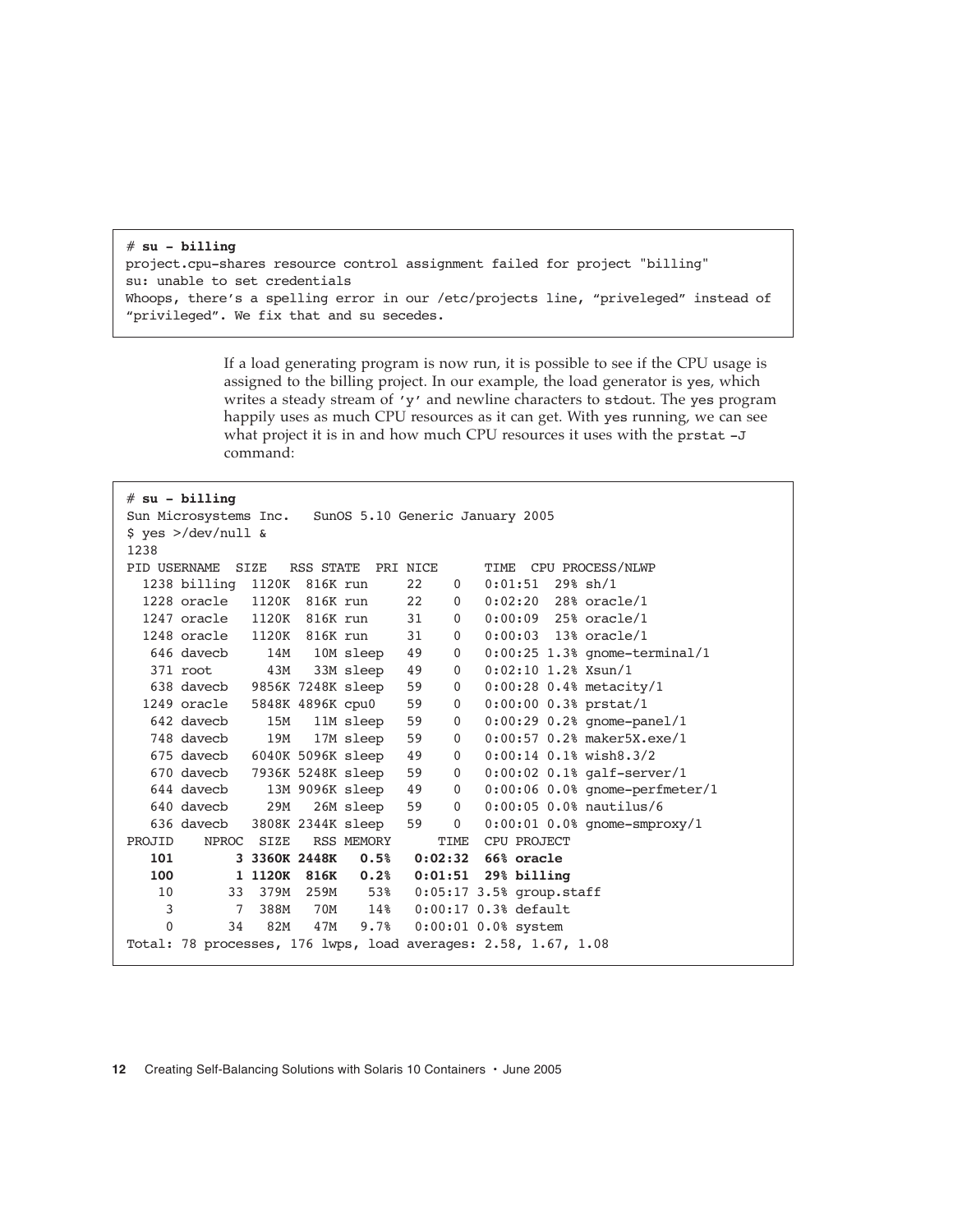From this output we can identify three oracle processes currently using 66% of available CPU resources. The fake billing process trying to use everything it can get, but is limited to 29% of CPU resources. The remaining 5% is used by other processes, such as gnome-terminal.

As mentioned earlier, billing can use more than 27% of CPU resources if the other processes on the machine do not need them. However, when those other processes do need access to those CPU resources, billing will be restricted to 27%.

#### Creating the Container

Next the Container is created, starting with its directory under /export/zone/ billing. This must reside in a filesystem with enough space for local files, plus the minimum zone size of 60 MB. Once the directory is created, the Container is created with the zonecfg command.

```
# mkdir /export/zone/billing
# zonecfg -z billing
billing: No such zone configured
Use 'create' to begin configuring a new zone.
zonecfg:billing> create
zonecfg:billing> set zonepath=/export/zone/billing
zonecfg:billing> add net
zonecfg:billing:net> set address=10.9.129.221
zonecfg:billing:net> set physical=dfme0
zonecfg:billing:net> end
zonecfg:billing> add rctl
zonecfg:billing:rctl> set name=zone.cpu-shares
zonecfg:billing:rctl> add value (priv=privileged,17,none)
zonecfg:billing:rctl> end
zonecfg:billing> verify
zonecfg:billing> commit
zonecfg:billing> exit
```
Next, try to make the Container runable.

```
# zoneadm -z billing install
/export/zone/billing must not be group readable.
/export/zone/billing must not be group executable.
/export/zone/billing must not be world readable.
/export/zone/billing must not be world executable.
could not verify zonepath /export/zone/billing because of the above errors.
zoneadm: zone billing failed to verify
```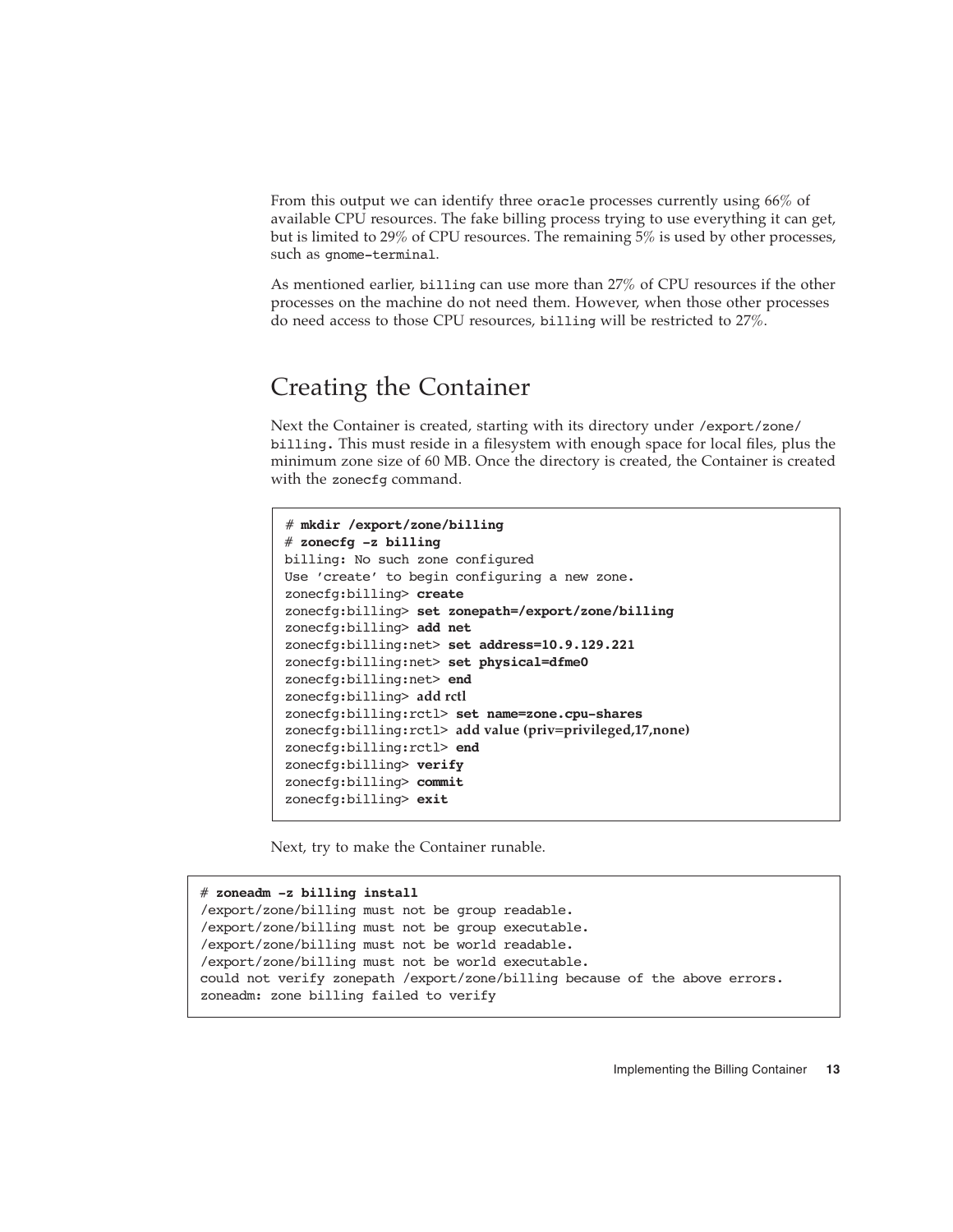While we set the permissions of the /export/zone/billing directory to 755, it could be a possible security risk. For safety, permissions for the zone path must be set to 0700. Make that change and try again to make the Container runable.

```
# zoneadm -z billing install
Preparing to install zone <br/> <br/>billing>.
Creating list of files to copy from the global zone.
Copying <2523> files to the zone.
Initializing zone product registry.
Determining zone package initialization order.
Preparing to initialize <897> packages on the zone.
Percent complete: 6% Initializing
# zoneadm -z billing boot
```
Before booting the billing container with its 17 shares, first set the global container to the same 45 shares tested using /etc/projects.

```
# prctl -n zone.cpu-shares -r -v 45 1
```
Once booted, the billing container is assigned17 shares, and the global Container 45, shares. As a result, the billing process will not be able to starve the Oracle software of CPU resources.

The normal way one use containers is to put each of the applications in a container, keeping the global container for root logins. In this example, however, the global container is used to run Oracle. Therefore, the rcntl command must be added to the /etc/rc2.d file to ensure it runs every time the system is booted.

## Taking the Next Step

Now that one problem of unmanaged change has been solved, it is possible to take advantage of the resource management lessons learned and apply them to other change management problems that arise in the business.

Nearly every organization experiences two particular types of change — seasonal rushes and an increase in load due to business growth. Both are very good things for the business, but place great demands on the IT department. To address these challenges organizations can:

 Put each major application in its own Container to gain visibility into the resources each application utilizes. Use the prstat -Z command to obtain resource utilization statistics.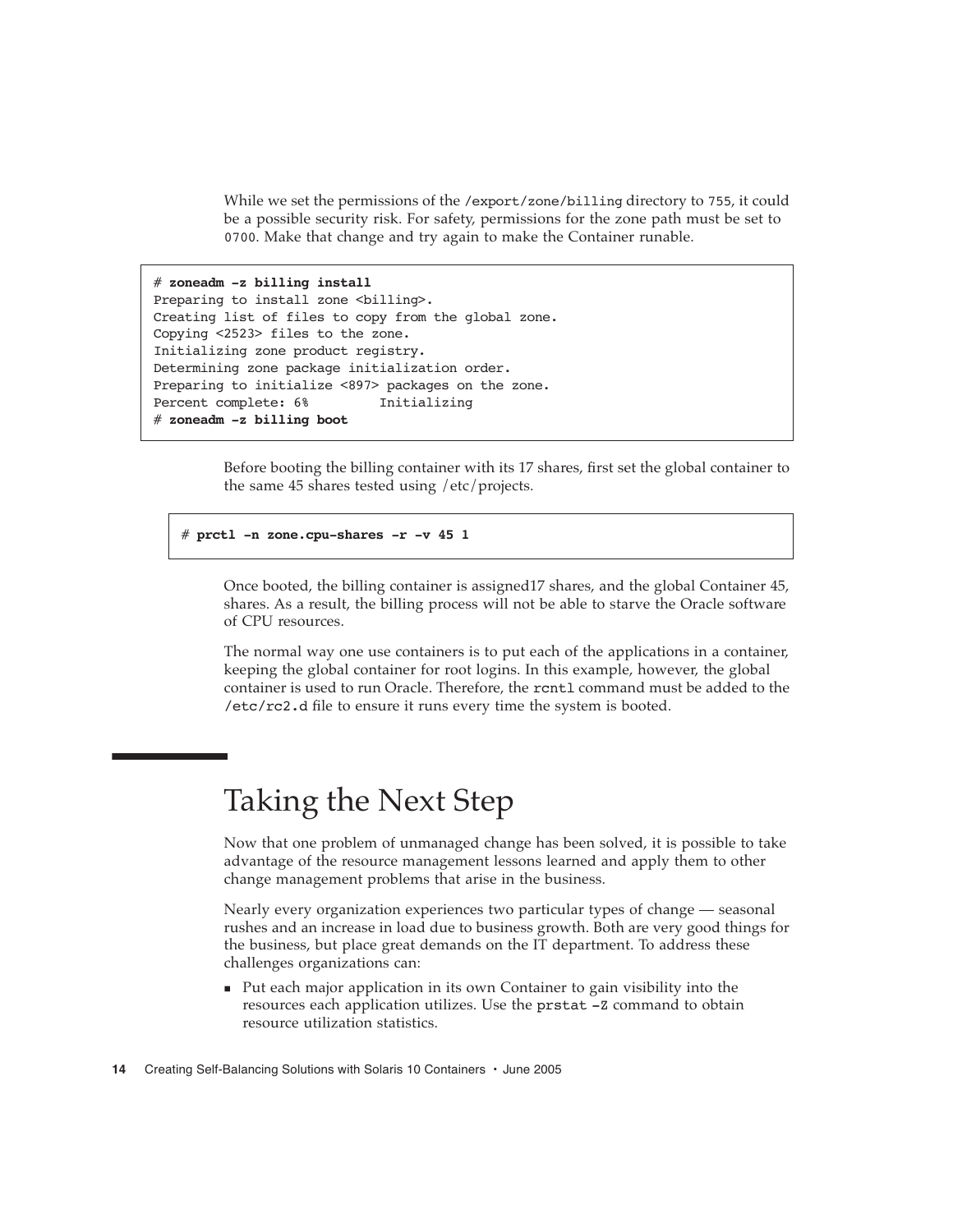- I dentify the most important programs during busy periods and give them a larger share of CPU resources with the prctl command.
- If it is possible to determine how much extra load is likely to be experienced during the annual rush, compute the appropriate balance of resource beforehand so that they can be allocated quickly when needed.
- If insufficient resources are available, plan ahead and obtain pricing for the additional resources needed to handle any expected increased load conditions. Give management an estimate of the cost of potentially lost business, as well as the cost of hardware to keep that business.
- If resources are available but not distributed correctly for an impending rush, take a Solaris Container with a less important program and move it from the machine with critical programs to another machine. Because the Container has its own name and IP address, it can be moved as a unit without breaking other programs with which it communicates.

Remember that management keeps its eye focused on costs more than any other factor. They are constantly struggling to provide more services and better availability while keeping their costs constant.

This means that you can contribute by finding ways to use their resources more effectively, and use an architecture that is flexible enough to handle changes. With Containers, Sun provides you another technology designed with your management's investment protection in mind.

Each of the solutions presented addresses problems which cost management money, including the cost of:

- Not meeting defined service levels during a rush
- Additional hardware to meet demand
- Having programs on the wrong hardware
- **Moving the programs to the right place**

Helping solve each of these problems provides a monetary advantage to management, one that will be remembered come annual review time.

### About the Author

Dave is an currently an engineer in ASE, on the Managed Storage project. At the time he wrote this he was performance engineer at Data Center Works in Toronto, "The Organization Formerly Known as ACE", finishing up a large performance project from which the scenarios were adapted.

In his copious spare time he writes about Samba and Unix, and in the two weeks of Canadian summer, repairs the cottage.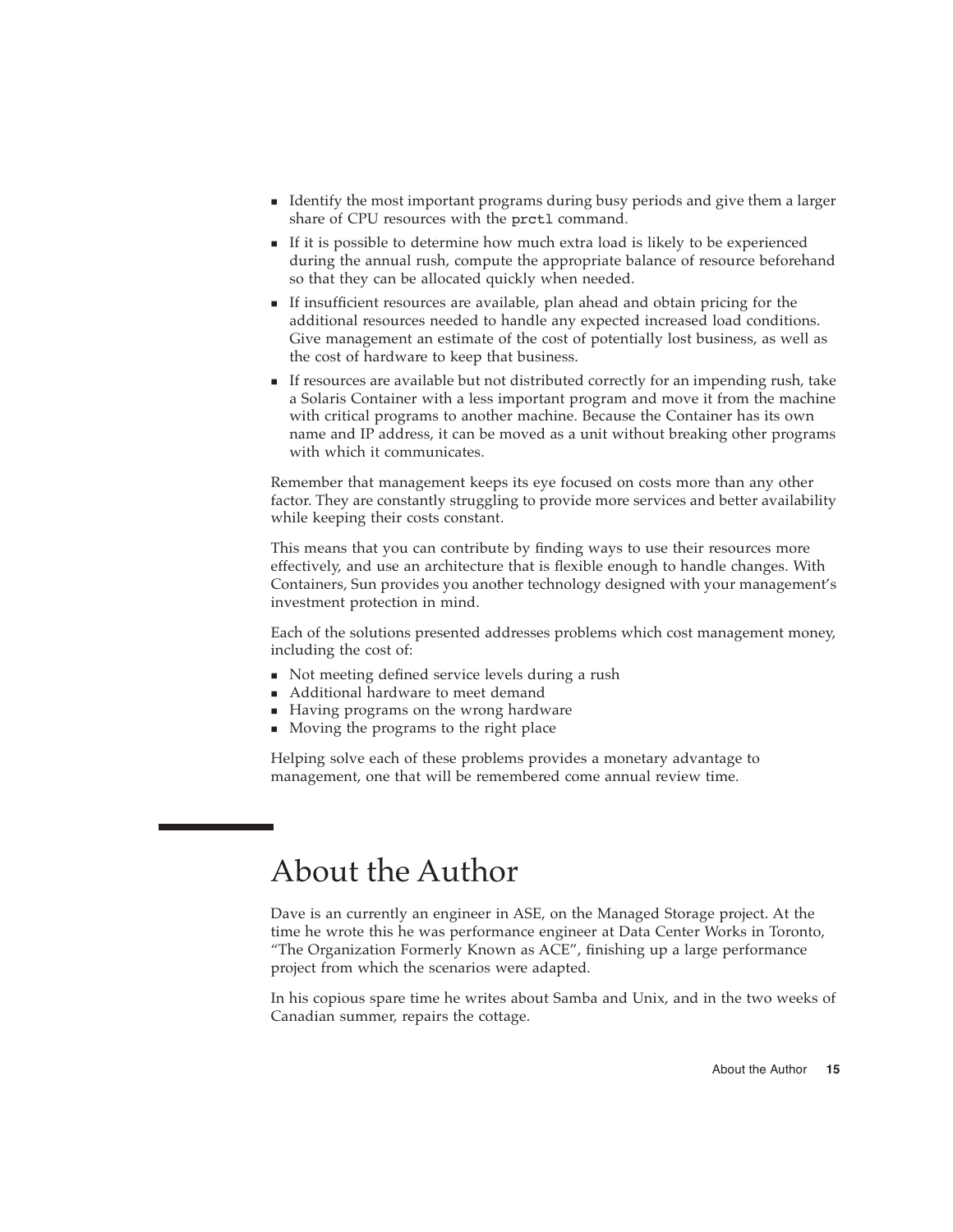#### Acknowledgements

The author would like to recognize the following individuals for their contributions to this article:

- Menno Lageman, a Containers expert, for his help with the solution and its presentation.
- Ron Lipsius and George Fytikas, for encouraging me to write about the lessons learned and reviewed the resulting paper.

# References

More information on Solaris Containers can be found at http://www.sun.com/bigadmin/content/zones/

More information on Solaris 10 Resource Manager can be found at http://docs.sun.com/app/docs/doc/817-1592

A Blastwave tutorial is available at http://www.blastwave.org/docs/Solaris-10-b51/DMC-0002/dmc-0002.html

### Ordering Sun Documents

The SunDocs<sup>SM</sup> program provides more than 250 manuals from Sun Microsystems, Inc. If you live in the United States, Canada, Europe, or Japan, you can purchase documentation sets or individual manuals through this program.

# Accessing Sun Documentation Online

The docs.sun.com web site enables you to access Sun technical documentation online. You can browse the docs.sun.com archive or search for a specific book title or subject. The URL is http://docs.sun.com/